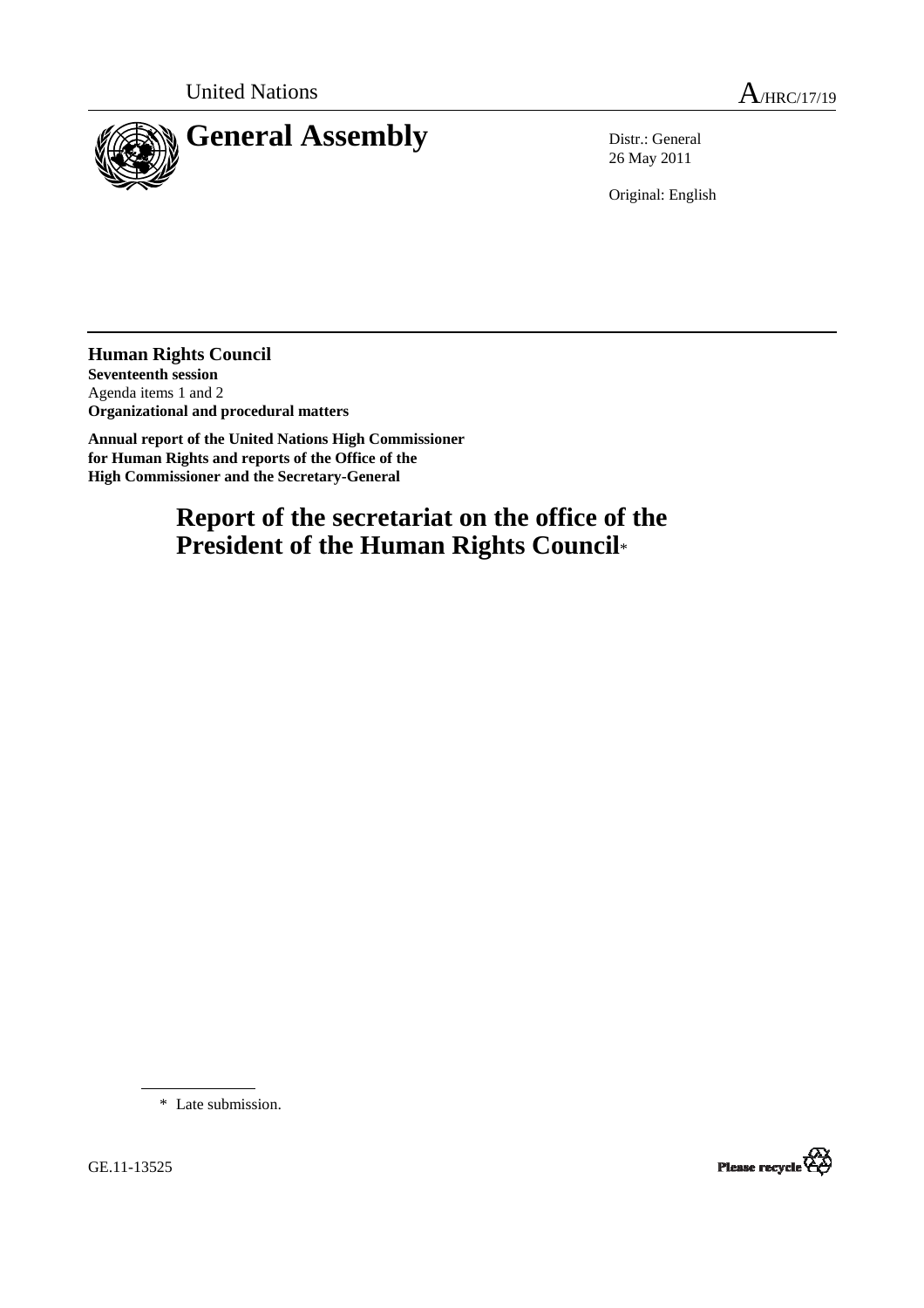# Contents

|       |                                                                                    | Paragraphs | Page           |
|-------|------------------------------------------------------------------------------------|------------|----------------|
| I.    |                                                                                    | 1          | 3              |
| П.    |                                                                                    | $2 - 4$    | 3              |
|       | А.                                                                                 | 2          | 3              |
|       | <b>B.</b>                                                                          | $3 - 4$    | 3              |
| Ш.    |                                                                                    | $5 - 7$    | $\overline{4}$ |
| IV.   |                                                                                    | 8          | $\overline{4}$ |
| V.    |                                                                                    | $9 - 10$   | 5              |
| VI.   |                                                                                    | $11 - 13$  | 5              |
| VII.  |                                                                                    | $14 - 20$  | 6              |
| VIII. | Composition of staff of the office of the President of the Human Rights            |            |                |
|       | Council                                                                            | $21 - 23$  | $\tau$         |
|       | A.                                                                                 | 21         | $\tau$         |
|       | Possible new functions to be performed by the office of the President<br><b>B.</b> |            |                |
|       |                                                                                    | $22 - 23$  | 8              |
| IX.   |                                                                                    | $24 - 25$  | 8              |
| Χ.    |                                                                                    | $26 - 29$  | 9              |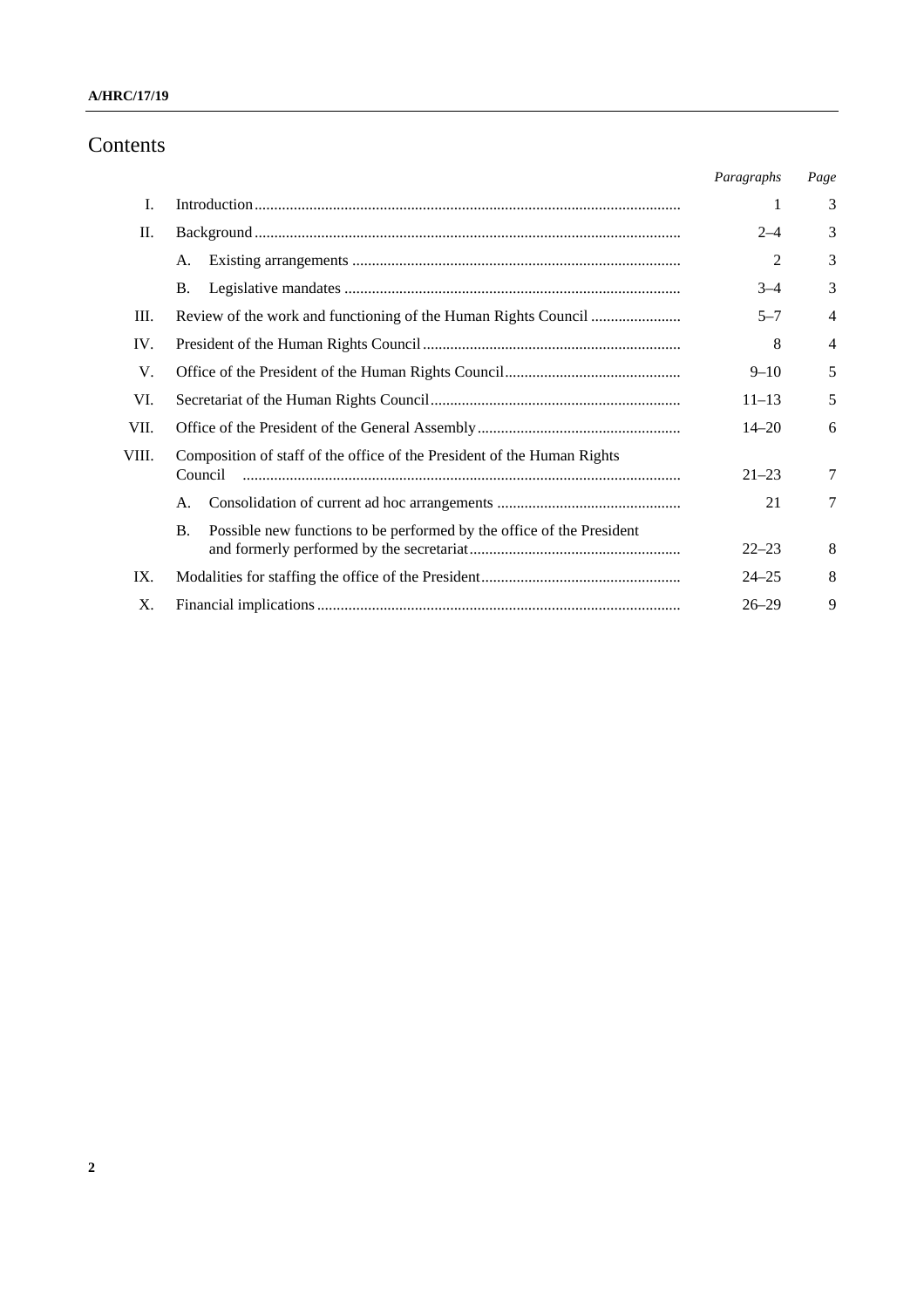# **I. Introduction**

1. On 25 March 2011, the Human Rights Council adopted resolution 16/21 on the review of the work and functioning of the Council, in which it adopted the outcome document of the review process in Geneva, as annexed to the resolution. In paragraphs 54 and 55 of the outcome document, it was decided that, in line with the procedural and organizational roles of the President, the Office of the President of the Council should be established, within existing resources, in order to support the President in the fulfilment of his or her tasks and enhance efficiency, continuity and institutional memory in this regard. It was also stated that the Office of the President should be provided with adequate resources drawn from the regular budget, including staff, office space and necessary equipment required for the fulfilment of their tasks. The appointment of the staff of the Office should promote equitable geographic distribution and gender balance, and that staff should be accountable to the President. According to paragraph 56, the composition, modalities and financial implications of the Office of the President should be considered by the Council on the basis of the report of the secretariat, at its seventeenth session. The present report is submitted pursuant to that request and is intended to provide the Council with information relevant to its consideration of this matter.

## **II. Background**

#### **A. Existing arrangements**

2. Since the inception of the Human Rights Council, the elected President has been supported by the staff of his own mission, in addition to a few staff members provided by individual Governments on loan arrangements and/or financed by a foundation or a regional organization. With a few exceptions, Presidents have not been entrusted with the selection of junior officers. Office space has been allocated on an ad hoc basis by the United Nations Office at Geneva, and other material support has been provided by the Office of the United Nations High Commissioner for Human Rights (OHCHR). Given the ad hoc nature of these arrangements, there was no predictability of the number of staff members seconded to support the President, their experience or level. Accordingly, the working arrangements and modalities varied from one President to another. Successive Presidents have, however, promoted the idea of establishing an Office of the President, funded by the regular budget of the Organization, which would provide support to his/her activities as President.

#### **B. Legislative mandates**

3. At its ninth session, the Human Rights Council adopted decision 9/103 on strengthening the Council, in which it recommended that the General Assembly should ensure the establishment of an office of the President of the Council, with adequate staffing resources, including the provision of necessary equipment. In its decision, the Council also requested the United Nations Office at Geneva to ensure that the facilities for the President are in the immediate vicinity of the conference room used by the Council. The General Assembly took note of the annual report of the Council (A/HRC/63/53 and Add.1) and acknowledged the recommendations contained therein. In the absence of a specific decision by the Assembly to endorse the recommendations contained in decision 9/103, no further action was taken during the sixty-third session to consider the financial implications of establishing an office of the President of the Council.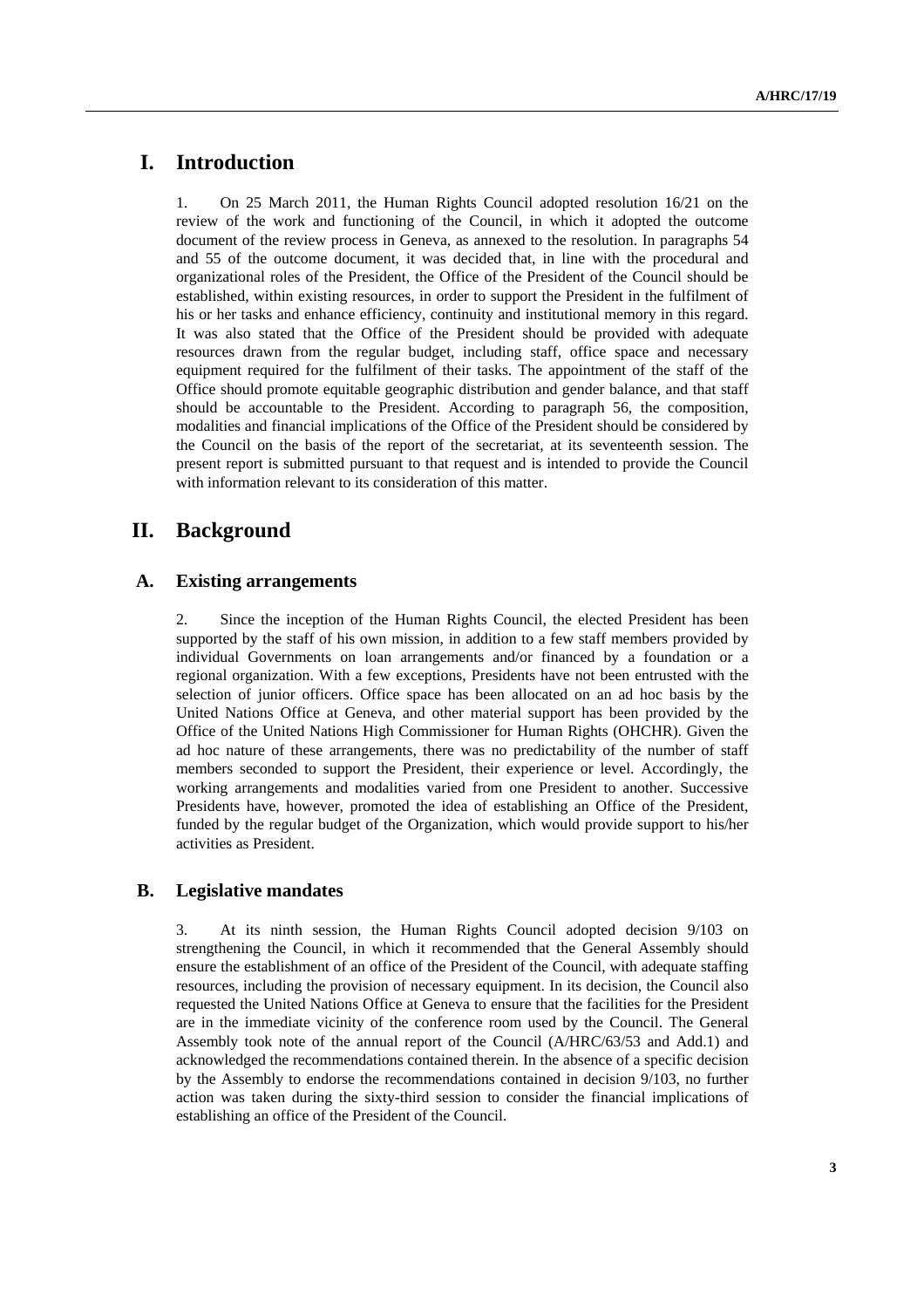4. In December 2010, the General Assembly adopted resolution 64/144 entitled "Office of the President of the Human Rights Council". Recalling Council decision 9/103 and underlining the crucial importance of appropriate resources to support the work of the Council and its numerous mechanisms, bearing in mind that the Council met regularly throughout the year in no fewer than three sessions per year for a total duration of no less than 10 weeks, the Assembly acknowledged the recommendation of the Council to establish an office of the President and requested the Council to address the question of the establishment and the modalities of an office in the context of the review of its work and functioning five years after its establishment, in accordance with Assembly resolution 60/251.

# **III. Review of the work and functioning of the Human Rights Council**

5. During the process of the above-mentioned review in 2010 and 2011 through the intergovernmental open-ended working group established by the Human Rights Council, a group of States proposed that urgent measures should be taken towards the establishment of an office of the President of the Council. One Member State also proposed that the existing office of the President be institutionalized and reinforced on the example of the President of the General Assembly, to enable the Council President to have the necessary support to perform his or her mandate. A few Member States also proposed specific positions to be created within the office of the President, such as a legal adviser and a public relations/communications adviser.

6. Views in favour of the establishment of an office of the President highlighted the need to preserve the institutional memory and to enhance the continuity between presidencies rotating every Human Rights Council year, and to ensure a predictable and reliable support structure. In this context, a concern was noted that each of the past Presidents had been dependent upon variable support from his permanent mission, if available, and the staff provided by other Member States or regional organizations, whereby Presidents had no say in the selection of the staff concerned. The ad hoc arrangements were thus insufficient and did not guarantee stable, professional and quality support to Council Presidents. These shortcomings, combined with the heavy nature of assignments entrusted to the President, have made it difficult for a country not supported by a large permanent mission in Geneva to present its candidacy for the presidency.

7. Different views were expressed by several other Member States. It was noted that it was necessary to clarify the objectives of the establishment of an office of the President and to avoid overlap with the current functions performed by the secretariat. A view was expressed that the institutional memory function was satisfactorily carried out by the secretariat. Reference was also made to a potential contradiction between the objective to ensure institutional memory and the selection of staff on a yearly basis.

### **IV. President of the Human Rights Council**

8. A discussion on an office of the President of the Human Rights Council, including its structure, staff composition and budget, would benefit from a brief description of the main functions and activities of the President, based upon the experience gained over recent years. The Council was established as a quasi-standing organ that performs its activities throughout the year, with the activities of the Council President being a full-time function. In chairing meetings of the Council throughout the year, including its regular and special sessions, organizational meetings, informal consultations and the Working Group on the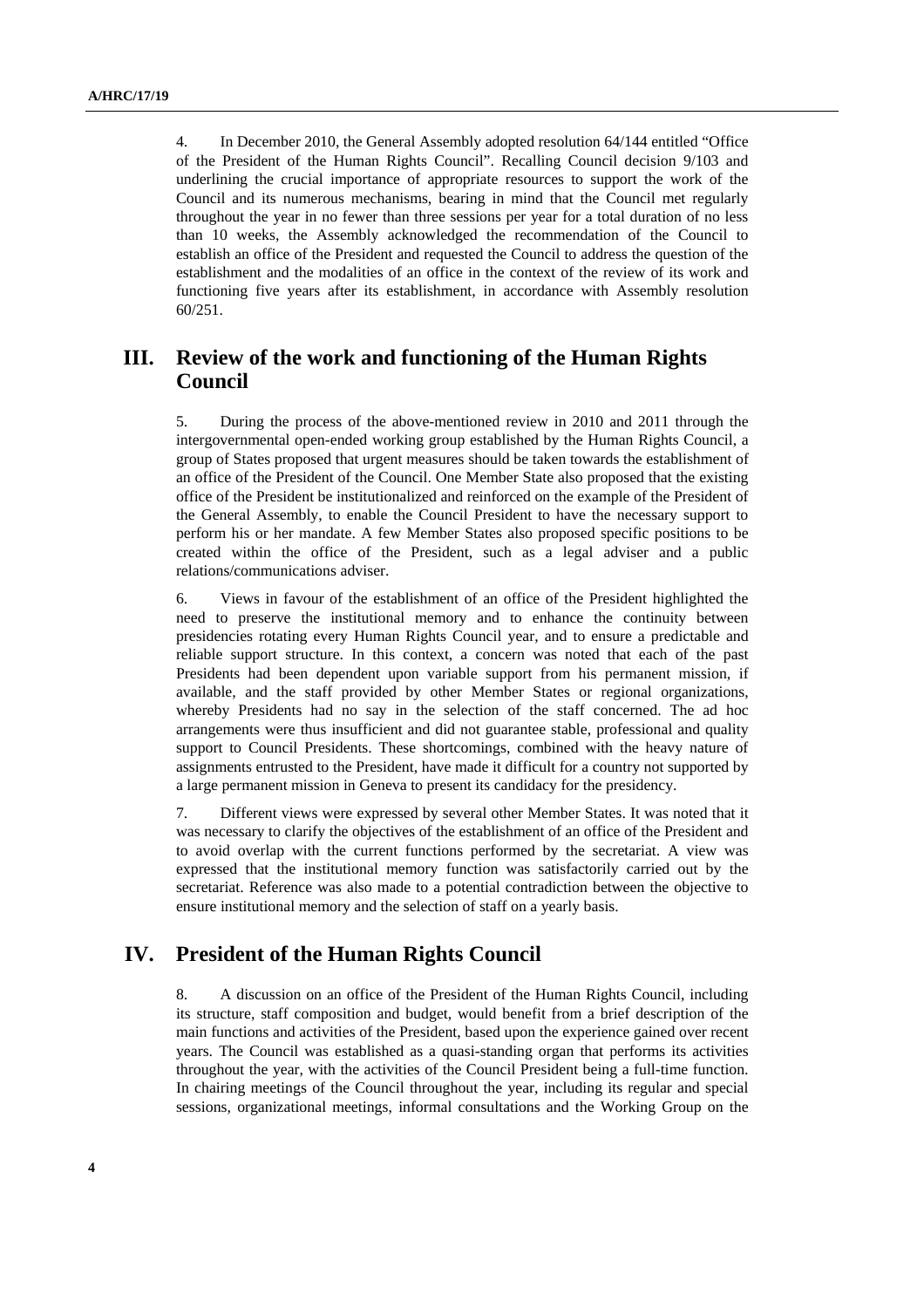Universal Periodic Review, the President directs discussions and ensures observance of the rules and procedures. In addition, the President is often called upon to make use of his authority and impartiality to facilitate consultations on any politically sensitive issues arising during Council sessions or inter-sessional periods. The President carries out specific mandates envisaged in the institution-building package , such as the consideration of recommendations made by the consultative group on the selection of special procedures mandate holders and related consultations. Pursuant to specific Council resolutions, the President is also increasingly requested to appoint members of fact-finding missions and commissions of inquiry following consultations with relevant groups and States. The President holds regular meetings with non-governmental organizations, holds press conferences and responds to requests for interviews from the media. The President receives a number of letters from permanent representatives, regional or other groups of States, national human rights institutions, non-governmental organizations and academic institutions on a variety of issues relating to the work of the Council, most of which require considered responses. The President travels to Headquarters to present the annual report of the Council to the General Assembly and hold consultations on issues relevant to the work of the Council.

# **V. Office of the President of the Human Rights Council**

9. To date, all Presidents have been supported by the staff of their own Governments serving as special assistant and the main focal point for interactions with the Human Rights Council secretariat. The tasks of the special assistants have typically included providing policy and political advice on all issues relating to the functions of the President during the sessions and beyond; drafting or clearing draft statements and other documents to be presented by the President to the Council; assisting in convening meetings of the Council Bureau, preparing talking points for the President and drafting minutes; and finalizing draft correspondence for the President.

10. The Presidents have also been supported by a few additional staff members provided by other individual Governments on the basis of a loan arrangement and/or financed by a foundation or a regional organization. Their tasks include organizing, under the supervision of the President's special assistant, the agenda of the President; setting up and preparing for bilateral meetings of the President; and drafting standard letters of reply from the President to incoming correspondence. They undertake other ad hoc tasks requested by the President, and respond to other queries on the work of the President in general.

## **VI. Secretariat of the Human Rights Council**

11. The secretariat of the Human Rights Council is a small team located within the Human Rights Council Branch of OHCHR. As such, it is institutionally separate from the Council and its President and, as an organizational unit of OHCHR, operates under the authority of the High Commissioner and the Secretary-General. Throughout the year, the Council secretariat, inter alia*,* provides substantive support for the organization, servicing and follow-up to meetings of the Council and its subsidiary bodies. In the implementation of these tasks, the secretariat undertakes consultations with other parts of OHCHR, the United Nations Office at Geneva, which provides conference servicing support for the meetings of the Council, and other Departments at Headquarters, as needed.

12. Within the framework of the above-mentioned support for the Council, the Council secretariat provides the President with substantive and parliamentary advice and support in relation to formal and informal meetings of the Council; for instance, the secretariat prepares speaking points for the President in chairing meetings and provides advice on the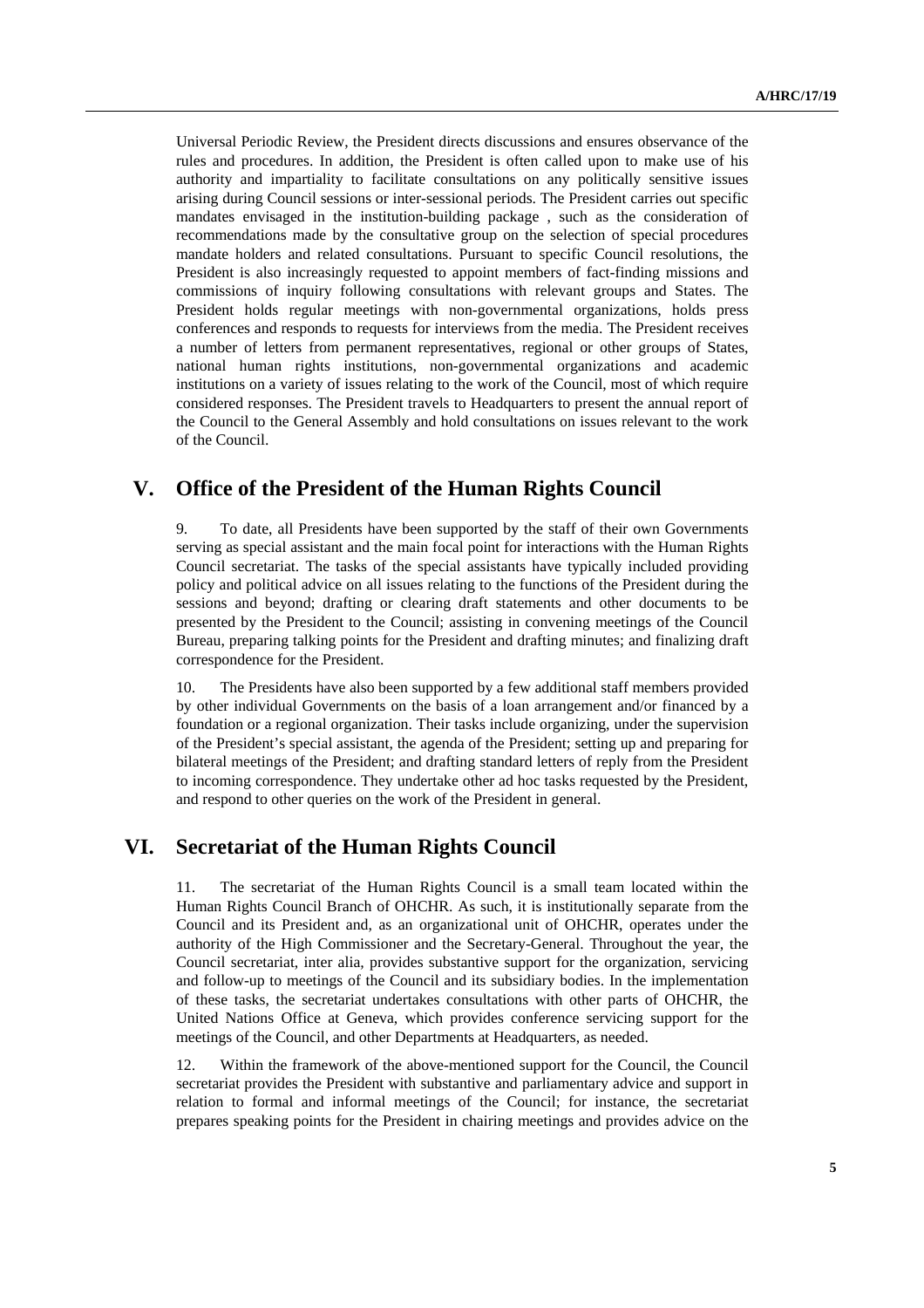conduct of those meetings. At the request of the President, it also provides information relevant to the agenda items of meetings of the Bureau. The support provided by the secretariat does not, however, extend to the President's activities outside the meetings of the Council, such as his or her bilateral meetings and informal consultations, or to personal and logistic assistance functions.

13. With the establishment of the Human Rights Council and the adoption of the institution-building package, a few Professional posts for the Council secretariat were approved by the General Assembly in anticipation of an increased workload resulting from the number of meetings of the Council as compared with the Commission on Human Rights; the actual workload and new demands over the past few years, however, have outstripped the existing capacity of the Council secretariat. Consequently, for each session, the Council secretariat is forced to take ad hoc measures to fill capacity gaps, including through the full involvement of interns in certain conference-servicing and administrative tasks.

#### **VII. Office of the President of the General Assembly**

14. In the United Nations system, the General Assembly is the only intergovernmental organ originating from the Charter of the United Nations whose President is supported by a formal office structure. Despite the considerable differences between the Assembly and the Human Rights Council as its subsidiary organ in all aspects of their work and mandates, it may be worthwhile reviewing the role, functions and composition of the Office of the President of the General Assembly, as well as related financial arrangements.

15. The President of the General Assembly oversees, manages and guides the ongoing work of the Assembly throughout the year of the rotating presidency. In addition to presiding over meetings, the President plays a critical role in organizing and facilitating informal consultations on major high-level plenary meetings, their follow-up and thematic debates and in coordinating the work among the Main Committees and the principal organs, including the Security Council. The President also has official, ceremonial and protocol functions to perform, including representing the body to the outside world. She or he receives an average of 60 official visits per month and is invited to attend, preside over and participate in international conferences, summits, forums and regional and subregional meetings. The President also visits many countries in different regions.

16. As the workload of the General Assembly has evolved, the role of the Office has also changed over time to become more substantive and expert in nature. The Office provides substantive backstopping support to the work of the President mentioned above and also to the facilitators appointed to support informal consultations on a wide range of issues. A group of experts in the Office provides informed analysis and expert advice. The Office undertakes daily coordinating functions, including liaising with Member States, committee chairpersons and co-chairs and facilitators of various processes, as well as with the Executive Office of the Secretary-General, the departments and offices of the Secretariat and the funds, programmes and agencies of the United Nations system. The Office also interacts with civil society, non-governmental organizations and the media.

17. The day-to-day administrative work of the Office of the President is supported by the Department for General Assembly and Conference Management, which provides meeting planning, conference management and servicing, as well as translation and interpretation functions. As part of the Department, the General Assembly and Economic and Social Council Affairs Division provides technical assistance and administrative and procedural advice on the orderly and effective conduct of the deliberations and follow-up actions of the Assembly, among other issues. The Division also supports the President and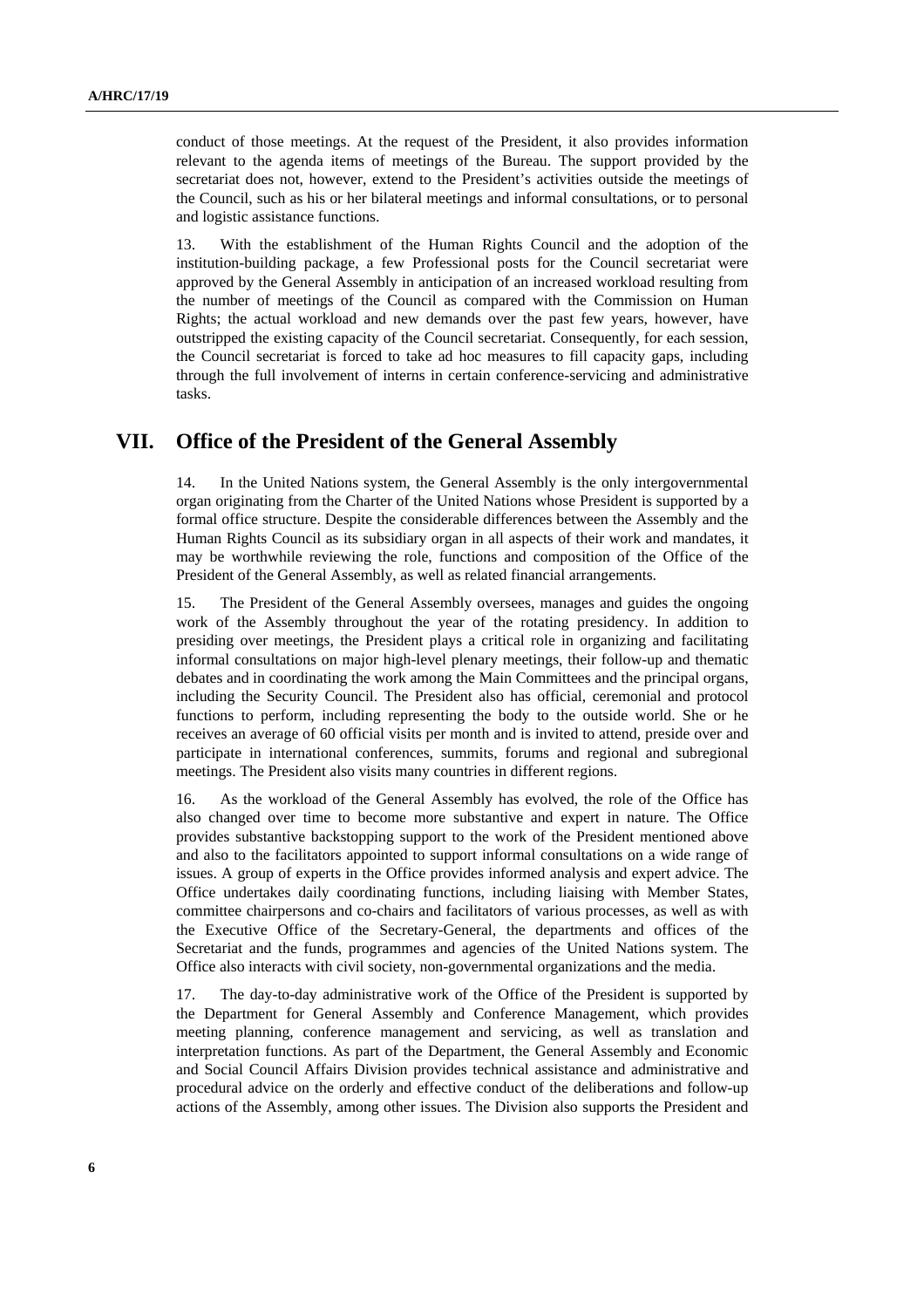his or her Office by preparing the President's notes for each meeting, drafting the Assembly's agenda and processing draft resolutions, and by providing support during meetings, including advice on the application of the relevant rules of procedure.

18. In terms of resources provided to the Office of the President of the General Assembly, four regular budget posts, including one D-2 (Chef de Cabinet), one D-2 (Deputy Chef de Cabinet), one D-1 (Adviser), one P-5 (Adviser) as well as one General Service staff member, are provided from within the regular budget on an annual basis. Additional support comes from staff members seconded by Member States. Recent Presidents have also appointed a number of senior advisers on specific issues.

19. The President's security is ensured by a detail of two security officers on a routine basis provided by the Department of Security and Safety. In its resolution 65/107, the General Assembly requested the Department of Public Information to continue to enhance its working relationship with the Office of the President, while in resolution 60/286 and subsequent resolutions it encouraged the Secretary-General to continue the practice of providing a spokesperson for the President and an assistant to the spokesperson.

20. Pursuant to General Assembly resolution 52/221, a budget of approximately \$290,000 is allocated annually to the Office of the President to cover expenses relating to travel, hospitality and incidentals required for him or her to undertake official responsibilities. In resolution 59/313 and subsequent resolutions on the revitalization of the work of the General Assembly, the Assembly requested the Secretary-General to make available to the President adequate office and conference space, as well as proper protocol services, with a view to enabling the President to carry out his or her functions in a manner commensurate with the dignity and stature of the Office.

# **VIII. Composition of staff of the office of the President of the Human Rights Council**

#### **A. Consolidation of current ad hoc arrangements**

21. Since the inception of the Human Rights Council, the Presidents of the Council have been supported by a staff member of his permanent mission serving as a special assistant/adviser to the President, as well as a few professional officers provided or financed by Member States on an ad hoc basis (see paragraphs 9 and 10 above). On the basis of the long-standing requests from past Presidents and the past practice, it would be considered appropriate to ensure that these functions are performed through consistent and institutionalized rather than ad hoc arrangements. The following positions currently funded in an ad hoc manner outside the secretariat could henceforth be funded through regular budget resources:

 (a) A special assistant/adviser, to serve as the focal point for the overall support to the President and direct the work of the Office, in particular on all policy issues. For instance, she or he will assist in convening meetings of the Bureau, in consultation with the Council secretariat, draft or review draft statements for the President, assist the President in all his or her political consultations and organize the daily activities of the President;

 (b) A liaison and administrative officer, responsible for the organization and preparation of minutes of various meetings of the President, including bilateral meetings, handling of correspondence and queries, as well as for all administrative matters relating to the President and the Office.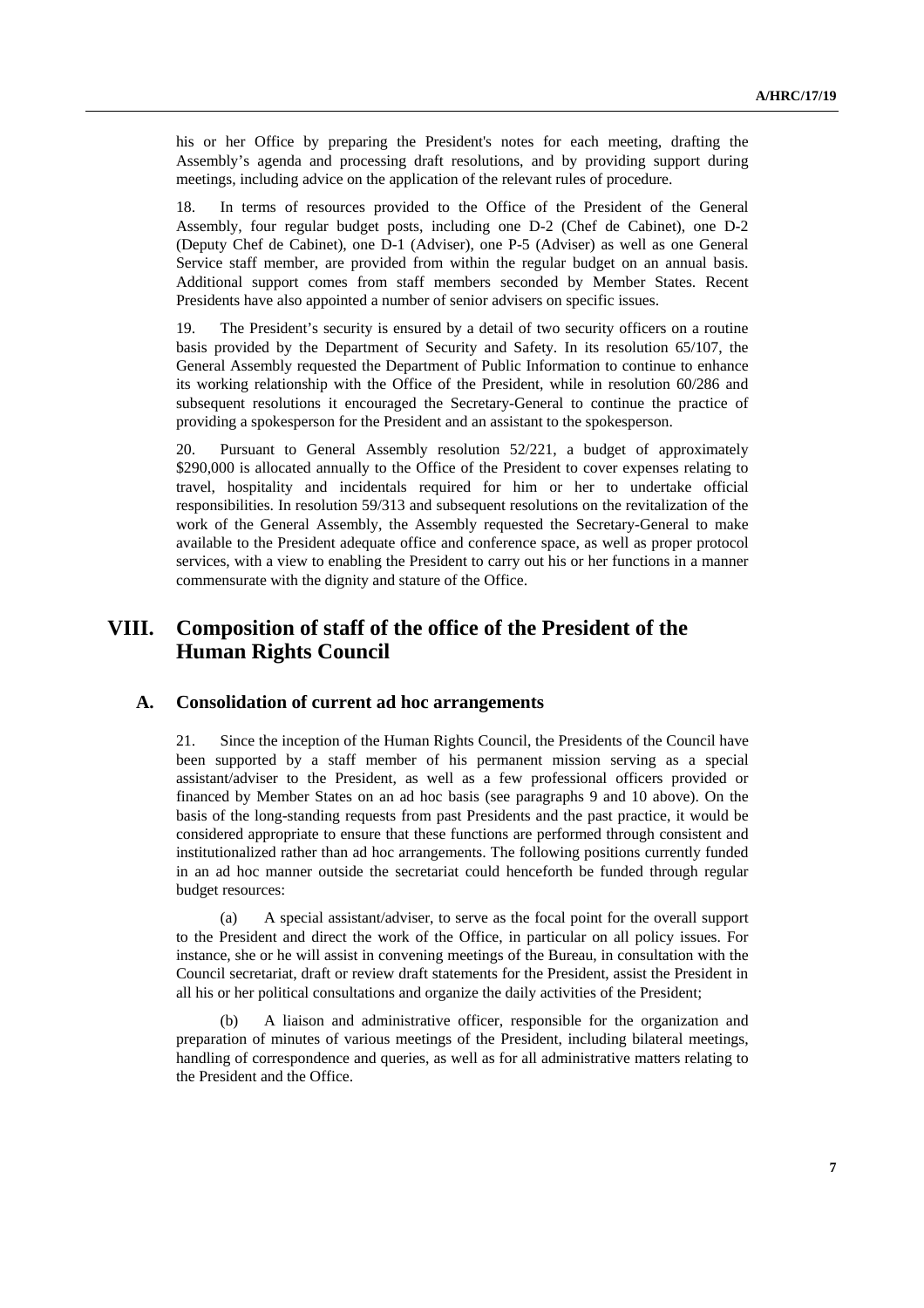#### **B. Possible new functions to be performed by the office of the President and formerly performed by the secretariat**

22. Apart from these existing functions, it should be emphasized that the President needs to be supported by a public information officer/speech writer. It should be recalled that, in December 2007, the General Assembly approved a post at the P-3 level for a Human Rights Officer to respond to an increasing number of media requests for information on the work of the Human Rights Council and interviews with the President and other members of the Council. Such media interest has continued to increase, requiring the position to be a full-time Public Information Officer undertaking critical public information functions, which include producing public information material about Council meetings in liaison and coordination with the Department of Public Information, the OHCHR Communications Section and other relevant parts of OHCHR; developing communication and media strategies; and writing, editing and updating information on the Council Internet and Extranet sites. It could be envisaged that this position be located within the Office of the President.

23. Furthermore, consideration could be given to a way in which legal advice on the application of the rules of procedure and related practice, currently provided by the secretariat of the Human Rights Council, could be provided to the President, including through the presence of a Legal Officer from the Office of Legal Affairs during Council sessions.

## **IX. Modalities for staffing the office of the President**

24. According to the outcome document of the review process in Geneva, the appointment of the staff of the office of the President should promote equitable geographic distribution and gender balance, and the staff of the office should be accountable to the President. It is anticipated that, as United Nations staff members, the staff of the Office will be selected and recruited in accordance with applicable Staff Regulations and Rules of the United Nations Secretariat, thereby broadening the pool of candidates for respective positions and facilitating the composition of a geographically diverse staff. It is also anticipated that the staff of the Office will be expected to respect the Staff Regulations and Rules, including those relating to performance evaluation and confidentiality.

25. It is relevant to note, however, that experience of the Office of the President of the General Assembly seems to indicate that, even with the establishment of a certain number of positions, the high turnover of its staff has made it challenging for the Office to maintain its institutional memory. In order to ensure the institutional memory and the continuity of the rotating presidency of the Human Rights Council, therefore, consideration could be given to making arrangements to ensure that some of the staff members of the Office of the President continue to serve for successive Presidents. Such arrangements would not preclude the possibility for an incoming President to select staff, particularly his or her Special Assistant/Adviser against an established position or on secondment.<sup>1</sup>

 $1$  In resolutions 58/126 and 59/313, in which the General Assembly decided to provide additional posts for the Office of the President of the General Assembly, the Assembly also decided that those posts were to be filled on an annual basis following consultations with the incoming President.